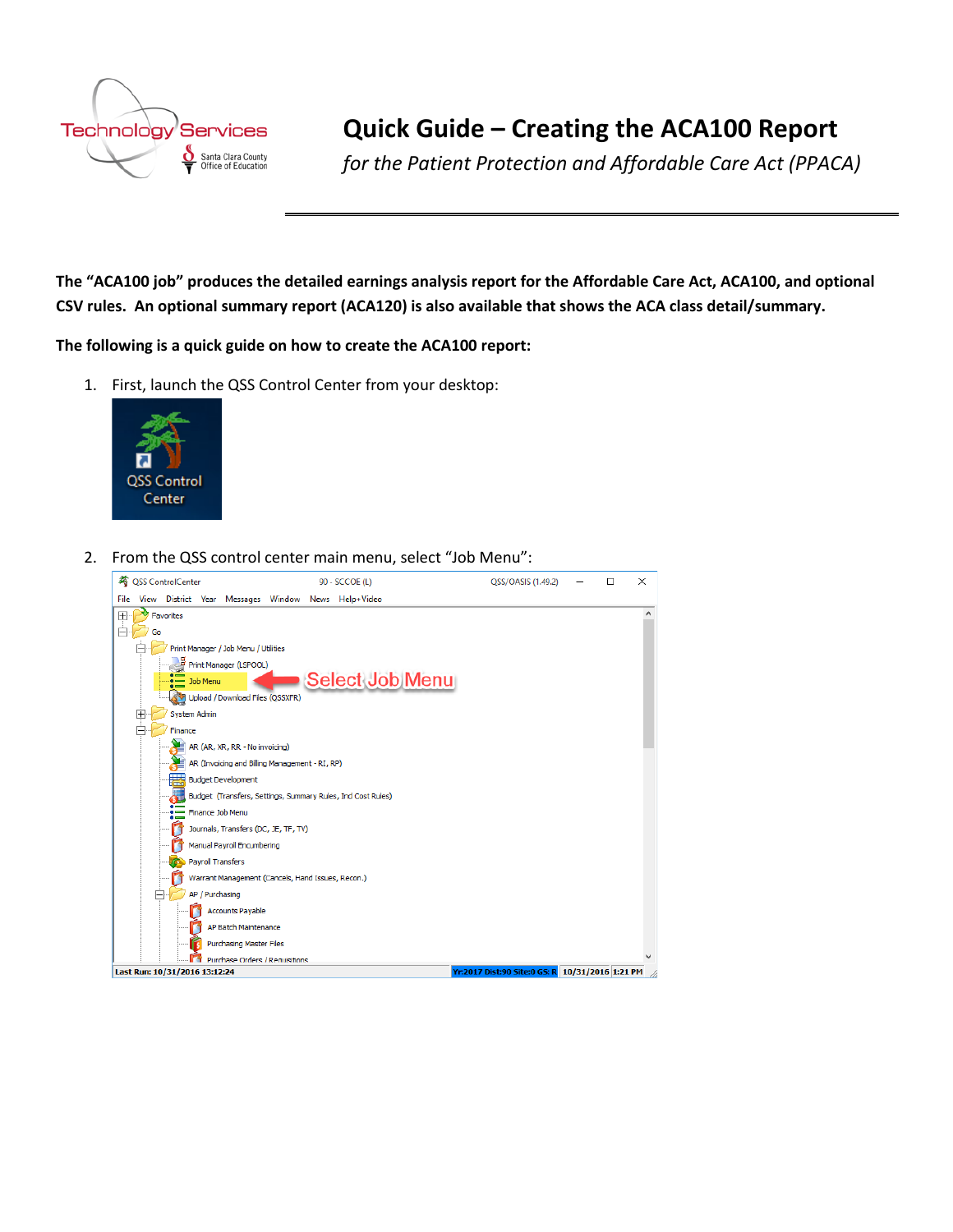3. In "Job Menu", select "Grid" view. In the Search field, type "aca100", then press enter. Double-click "PPACA Analysis Report and CSV File (ACA100)" to launch the ACA100 job:

| <b>三</b> Job Menu                           |                               |                       | 90-SCCOE (L)                                  |                 |                        | OSS/OASIS |                    | $\Box$ | X |
|---------------------------------------------|-------------------------------|-----------------------|-----------------------------------------------|-----------------|------------------------|-----------|--------------------|--------|---|
| View Options<br>File                        |                               |                       | Help+Video Description (F1) Example (Ctrl+F1) |                 |                        |           |                    |        |   |
| ◆思◆                                         | $\frac{1}{2}$<br>$\mathcal O$ |                       |                                               |                 |                        |           |                    |        |   |
| Search found 1 lines.                       |                               |                       |                                               |                 |                        |           |                    |        |   |
| ⊢View<br>$C$ Grid<br>$C$ Tree               | <b>Show</b><br>MAI            | C Show Only Favorites |                                               |                 |                        |           |                    |        |   |
| Search: aca100                              |                               |                       |                                               |                 |                        |           |                    |        |   |
| <b>Job Title</b>                            |                               |                       |                                               | <b>JCL Name</b> |                        |           |                    |        |   |
| PPACA Analysis Report and CSV File (ACA100) |                               |                       |                                               | ACA100.ACA100   |                        |           |                    |        |   |
|                                             |                               |                       |                                               |                 |                        |           |                    |        |   |
|                                             |                               |                       |                                               |                 |                        |           |                    |        |   |
|                                             |                               |                       |                                               |                 |                        |           |                    |        |   |
|                                             |                               |                       |                                               |                 |                        |           |                    |        |   |
|                                             |                               |                       |                                               |                 |                        |           |                    |        |   |
|                                             |                               |                       | With "Grid" selected, type aca100 in          |                 |                        |           |                    |        |   |
|                                             |                               |                       | the "Search:" field. Then double-             |                 |                        |           |                    |        |   |
|                                             |                               |                       |                                               |                 |                        |           |                    |        |   |
|                                             |                               |                       | click to select the ACA100 report.            |                 |                        |           |                    |        |   |
|                                             |                               |                       |                                               |                 |                        |           |                    |        |   |
|                                             |                               |                       |                                               |                 |                        |           |                    |        |   |
|                                             |                               |                       |                                               |                 |                        |           |                    |        |   |
|                                             |                               |                       |                                               |                 |                        |           |                    |        |   |
|                                             |                               |                       |                                               |                 |                        |           |                    |        |   |
|                                             |                               |                       |                                               |                 |                        |           |                    |        |   |
|                                             |                               |                       |                                               |                 | Yr:2017 Dist:90 Site:0 |           | 10/31/2016 1:33 PM |        |   |
|                                             |                               |                       |                                               |                 |                        |           |                    |        |   |

4. The first launch screen shows the **Report Selections** dialogue:

| Report Selections   SSN/Account Selections   Report/File Rules                                           |  |  |
|----------------------------------------------------------------------------------------------------------|--|--|
| For District: 90 - SANTA CLARA COUNTY OFF OF EDU V                                                       |  |  |
| $\vert \mathbf{v} \vert$<br>Date Paid: From:<br>To:<br>↳                                                 |  |  |
| Include Terminated:                                                                                      |  |  |
| Class Range:<br>$\overline{ }$<br>ᅬ                                                                      |  |  |
| $\overline{\cdot}$<br>$\overline{\phantom{0}}$                                                           |  |  |
| $\overline{\phantom{a}}$<br>$\overline{\phantom{0}}$                                                     |  |  |
| $\overline{\phantom{0}}$<br>$\overline{\phantom{0}}$<br>$\overline{\phantom{a}}$<br>$\blacktriangledown$ |  |  |
|                                                                                                          |  |  |
| ď<br><b>Bargaining Unit:</b>                                                                             |  |  |
| P <sup>24</sup><br>Employee Type:                                                                        |  |  |
| 图<br>Pay Code:                                                                                           |  |  |
| B<br>Pay Type:                                                                                           |  |  |
|                                                                                                          |  |  |
| 闸<br>Pay Schedules:                                                                                      |  |  |
|                                                                                                          |  |  |
| P<br>Sta Ded Profiles:                                                                                   |  |  |
|                                                                                                          |  |  |
| Exclude<br>图                                                                                             |  |  |
| Pay Type Range:                                                                                          |  |  |
| $\mathbb{B}^4$<br>Pay Type:                                                                              |  |  |
|                                                                                                          |  |  |

Your active district will be selected by default.



Ξ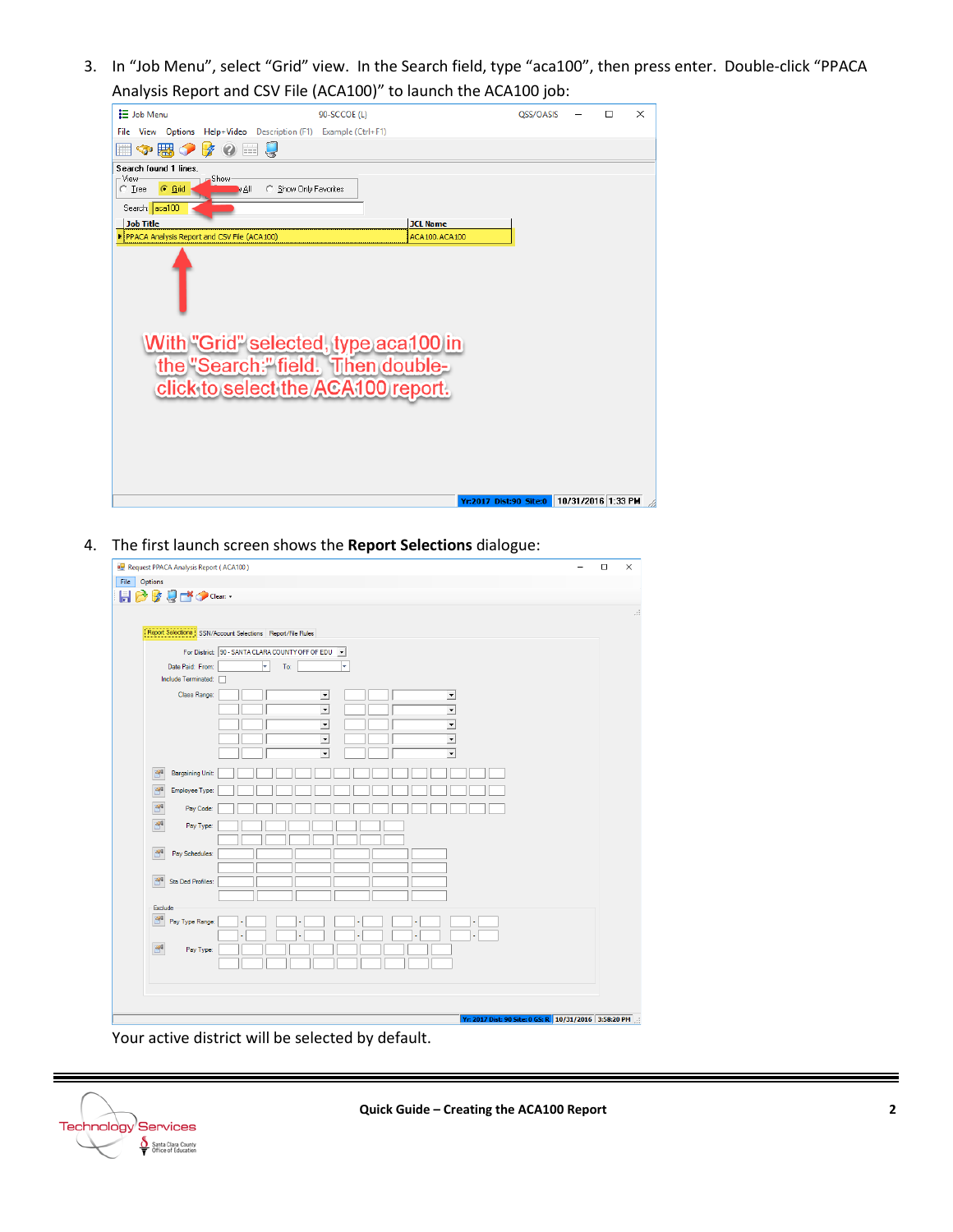5. Please input the date range for the report for the full month you wish to return. For example, to request a list of all employees for the month of October 2016, input in Date Paid: **From: 10/01/2016 To: 10/31/2016**. *NOTE: At this time, you can also narrow your search to specify class range, bargaining unit, employee type, etc. Keep all other fields empty if you need a list of ALL active employees!*

| Request PPACA Analysis Report (ACA100)                                                                                                                                                                                                                                                                                                                                                                                                      | $\Box$ | $\times$ |
|---------------------------------------------------------------------------------------------------------------------------------------------------------------------------------------------------------------------------------------------------------------------------------------------------------------------------------------------------------------------------------------------------------------------------------------------|--------|----------|
| File<br>Options                                                                                                                                                                                                                                                                                                                                                                                                                             |        |          |
| 日28号びつClear:                                                                                                                                                                                                                                                                                                                                                                                                                                |        |          |
| Report Selections SSN/Account Selections Report/File Rules<br>For District: 90 - SANTA CLARA COUNTY OFF OF EDU V<br>To: 10/31/2016<br>Date Paid: From: 10/01/2016<br>$ \bullet $<br>⊢<br>Include Terminated:<br>Class Range:<br>$\overline{\phantom{a}}$<br>$\overline{z}$<br>$\overline{\cdot}$<br>$\overline{\phantom{0}}$<br>$\overline{\mathbf{r}}$<br>$\overline{\phantom{a}}$<br>$\overline{\phantom{0}}$<br>$\overline{\phantom{a}}$ |        | Ш        |
| $\overline{\mathbf{r}}$<br>$\overline{\phantom{a}}$<br>ď<br><b>Bargaining Unit:</b>                                                                                                                                                                                                                                                                                                                                                         |        |          |
| ď<br>Employee Type:                                                                                                                                                                                                                                                                                                                                                                                                                         |        |          |
| ď<br>Pay Code:                                                                                                                                                                                                                                                                                                                                                                                                                              |        |          |
| ď                                                                                                                                                                                                                                                                                                                                                                                                                                           |        |          |
| Pay Type:<br>酽<br>Pay Schedules:                                                                                                                                                                                                                                                                                                                                                                                                            |        |          |
| ď<br>Sta Ded Profiles:<br>Exclude                                                                                                                                                                                                                                                                                                                                                                                                           |        |          |
| F<br>Pay Type Range:                                                                                                                                                                                                                                                                                                                                                                                                                        |        |          |
| $\mathbb{S}^4$<br>Pay Type:                                                                                                                                                                                                                                                                                                                                                                                                                 |        |          |
|                                                                                                                                                                                                                                                                                                                                                                                                                                             |        |          |
| Yr: 2017 Dist: 90 Site: 0 GS: R 10/31/2016 4:01:17 PM                                                                                                                                                                                                                                                                                                                                                                                       |        |          |

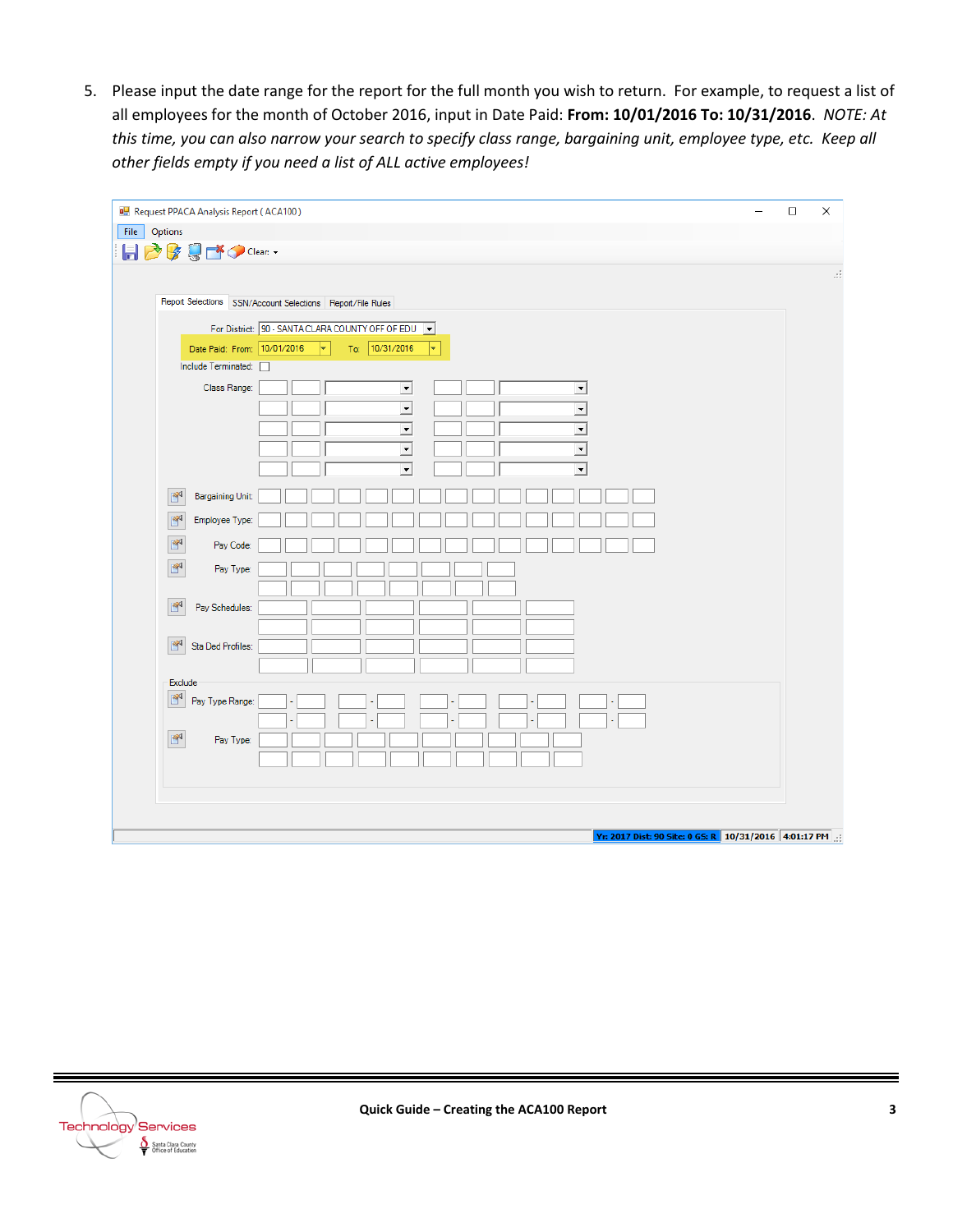6. On the next tab, **SSN/Account Selections**, you can further narrow your search to find specific employees or load from an Employee List as well as specify data from specific account strings. *NOTE: Again, keep these fields empty if you need a list of ALL active employees!*

| File<br>Options<br><b>HBBはごつClear:</b><br>SSN/Account Selections   Report/File Rules<br>Report Selections<br>Employee List<br>SSN/EXTREF<br>$\blacktriangledown$<br>CC=COST<br>Fnd Resc Y Objt SO Goal Func CstCtr Ste Mngr<br>$FD = FUND$<br>Þ<br>$222 - 2222 - 2 - 2222 - 22 - 2222 - 2222 - 22222 - 222 - 2222$<br>$FN = FUNCTIONC$<br><b>GO=GOAL</b><br>$222 - 2222 - 2 - 2222 - 22 - 2222 - 2222 - 22222 - 222 - 2222$<br>$MG=MGR$<br>OB=OBJT<br>$222 - 2222 - 2 - 2222 - 22 - 2222 - 2222 - 2222 - 222 - 222 - 2222$<br>PY=PROJ<br>$222 - 2222 - 2 - 2222 - 22 - 2222 - 2222 - 22222 - 2222 - 2222$<br>RE=RESC<br>SI=SITE<br>$222 - 2222 - 2 - 2222 - 22 - 2222 - 2222 - 22222 - 222 - 222 - 2222$<br>$SO = SO$<br>$222 - 2222 - 2 - 2222 - 22 - 2222 - 2222 - 22222 - 222 - 2222$<br>$222 - 2222 - 2 - 2222 - 22 - 2222 - 2222 - 22222 - 222 - 2222$<br>$222 - 2222 - 2 - 2222 - 22 - 2222 - 2222 - 22222 - 222 - 2222$<br>$222 - 2222 - 2 - 2222 - 22 - 2222 - 2222 - 22222 - 222 - 2222$<br>$222 - 2222 - 2 - 2222 - 22 - 2222 - 2222 - 22222 - 222 - 2222$<br>r<br>Select Fields<br>Field/Range | Request PPACA Analysis Report (ACA100) | □<br>$\times$ |
|-----------------------------------------------------------------------------------------------------------------------------------------------------------------------------------------------------------------------------------------------------------------------------------------------------------------------------------------------------------------------------------------------------------------------------------------------------------------------------------------------------------------------------------------------------------------------------------------------------------------------------------------------------------------------------------------------------------------------------------------------------------------------------------------------------------------------------------------------------------------------------------------------------------------------------------------------------------------------------------------------------------------------------------------------------------------------------------------------------------|----------------------------------------|---------------|
|                                                                                                                                                                                                                                                                                                                                                                                                                                                                                                                                                                                                                                                                                                                                                                                                                                                                                                                                                                                                                                                                                                           |                                        |               |
| лi<br>Yr: 2017 Dist: 90 Site: 0 GS: R 10/31/2016 4:01:51 PM                                                                                                                                                                                                                                                                                                                                                                                                                                                                                                                                                                                                                                                                                                                                                                                                                                                                                                                                                                                                                                               |                                        |               |
|                                                                                                                                                                                                                                                                                                                                                                                                                                                                                                                                                                                                                                                                                                                                                                                                                                                                                                                                                                                                                                                                                                           |                                        |               |
|                                                                                                                                                                                                                                                                                                                                                                                                                                                                                                                                                                                                                                                                                                                                                                                                                                                                                                                                                                                                                                                                                                           |                                        |               |
|                                                                                                                                                                                                                                                                                                                                                                                                                                                                                                                                                                                                                                                                                                                                                                                                                                                                                                                                                                                                                                                                                                           |                                        |               |
|                                                                                                                                                                                                                                                                                                                                                                                                                                                                                                                                                                                                                                                                                                                                                                                                                                                                                                                                                                                                                                                                                                           |                                        |               |
|                                                                                                                                                                                                                                                                                                                                                                                                                                                                                                                                                                                                                                                                                                                                                                                                                                                                                                                                                                                                                                                                                                           |                                        |               |
|                                                                                                                                                                                                                                                                                                                                                                                                                                                                                                                                                                                                                                                                                                                                                                                                                                                                                                                                                                                                                                                                                                           |                                        |               |
|                                                                                                                                                                                                                                                                                                                                                                                                                                                                                                                                                                                                                                                                                                                                                                                                                                                                                                                                                                                                                                                                                                           |                                        |               |
|                                                                                                                                                                                                                                                                                                                                                                                                                                                                                                                                                                                                                                                                                                                                                                                                                                                                                                                                                                                                                                                                                                           |                                        |               |
|                                                                                                                                                                                                                                                                                                                                                                                                                                                                                                                                                                                                                                                                                                                                                                                                                                                                                                                                                                                                                                                                                                           |                                        |               |
|                                                                                                                                                                                                                                                                                                                                                                                                                                                                                                                                                                                                                                                                                                                                                                                                                                                                                                                                                                                                                                                                                                           |                                        |               |
|                                                                                                                                                                                                                                                                                                                                                                                                                                                                                                                                                                                                                                                                                                                                                                                                                                                                                                                                                                                                                                                                                                           |                                        |               |
|                                                                                                                                                                                                                                                                                                                                                                                                                                                                                                                                                                                                                                                                                                                                                                                                                                                                                                                                                                                                                                                                                                           |                                        |               |
|                                                                                                                                                                                                                                                                                                                                                                                                                                                                                                                                                                                                                                                                                                                                                                                                                                                                                                                                                                                                                                                                                                           |                                        |               |
|                                                                                                                                                                                                                                                                                                                                                                                                                                                                                                                                                                                                                                                                                                                                                                                                                                                                                                                                                                                                                                                                                                           |                                        |               |
|                                                                                                                                                                                                                                                                                                                                                                                                                                                                                                                                                                                                                                                                                                                                                                                                                                                                                                                                                                                                                                                                                                           |                                        |               |
|                                                                                                                                                                                                                                                                                                                                                                                                                                                                                                                                                                                                                                                                                                                                                                                                                                                                                                                                                                                                                                                                                                           |                                        |               |
|                                                                                                                                                                                                                                                                                                                                                                                                                                                                                                                                                                                                                                                                                                                                                                                                                                                                                                                                                                                                                                                                                                           |                                        |               |
|                                                                                                                                                                                                                                                                                                                                                                                                                                                                                                                                                                                                                                                                                                                                                                                                                                                                                                                                                                                                                                                                                                           |                                        |               |
|                                                                                                                                                                                                                                                                                                                                                                                                                                                                                                                                                                                                                                                                                                                                                                                                                                                                                                                                                                                                                                                                                                           |                                        |               |
|                                                                                                                                                                                                                                                                                                                                                                                                                                                                                                                                                                                                                                                                                                                                                                                                                                                                                                                                                                                                                                                                                                           |                                        |               |
|                                                                                                                                                                                                                                                                                                                                                                                                                                                                                                                                                                                                                                                                                                                                                                                                                                                                                                                                                                                                                                                                                                           |                                        |               |
|                                                                                                                                                                                                                                                                                                                                                                                                                                                                                                                                                                                                                                                                                                                                                                                                                                                                                                                                                                                                                                                                                                           |                                        |               |
|                                                                                                                                                                                                                                                                                                                                                                                                                                                                                                                                                                                                                                                                                                                                                                                                                                                                                                                                                                                                                                                                                                           |                                        |               |
|                                                                                                                                                                                                                                                                                                                                                                                                                                                                                                                                                                                                                                                                                                                                                                                                                                                                                                                                                                                                                                                                                                           |                                        |               |
|                                                                                                                                                                                                                                                                                                                                                                                                                                                                                                                                                                                                                                                                                                                                                                                                                                                                                                                                                                                                                                                                                                           |                                        |               |
|                                                                                                                                                                                                                                                                                                                                                                                                                                                                                                                                                                                                                                                                                                                                                                                                                                                                                                                                                                                                                                                                                                           |                                        |               |
|                                                                                                                                                                                                                                                                                                                                                                                                                                                                                                                                                                                                                                                                                                                                                                                                                                                                                                                                                                                                                                                                                                           |                                        |               |
|                                                                                                                                                                                                                                                                                                                                                                                                                                                                                                                                                                                                                                                                                                                                                                                                                                                                                                                                                                                                                                                                                                           |                                        |               |
|                                                                                                                                                                                                                                                                                                                                                                                                                                                                                                                                                                                                                                                                                                                                                                                                                                                                                                                                                                                                                                                                                                           |                                        |               |
|                                                                                                                                                                                                                                                                                                                                                                                                                                                                                                                                                                                                                                                                                                                                                                                                                                                                                                                                                                                                                                                                                                           |                                        |               |



Ξ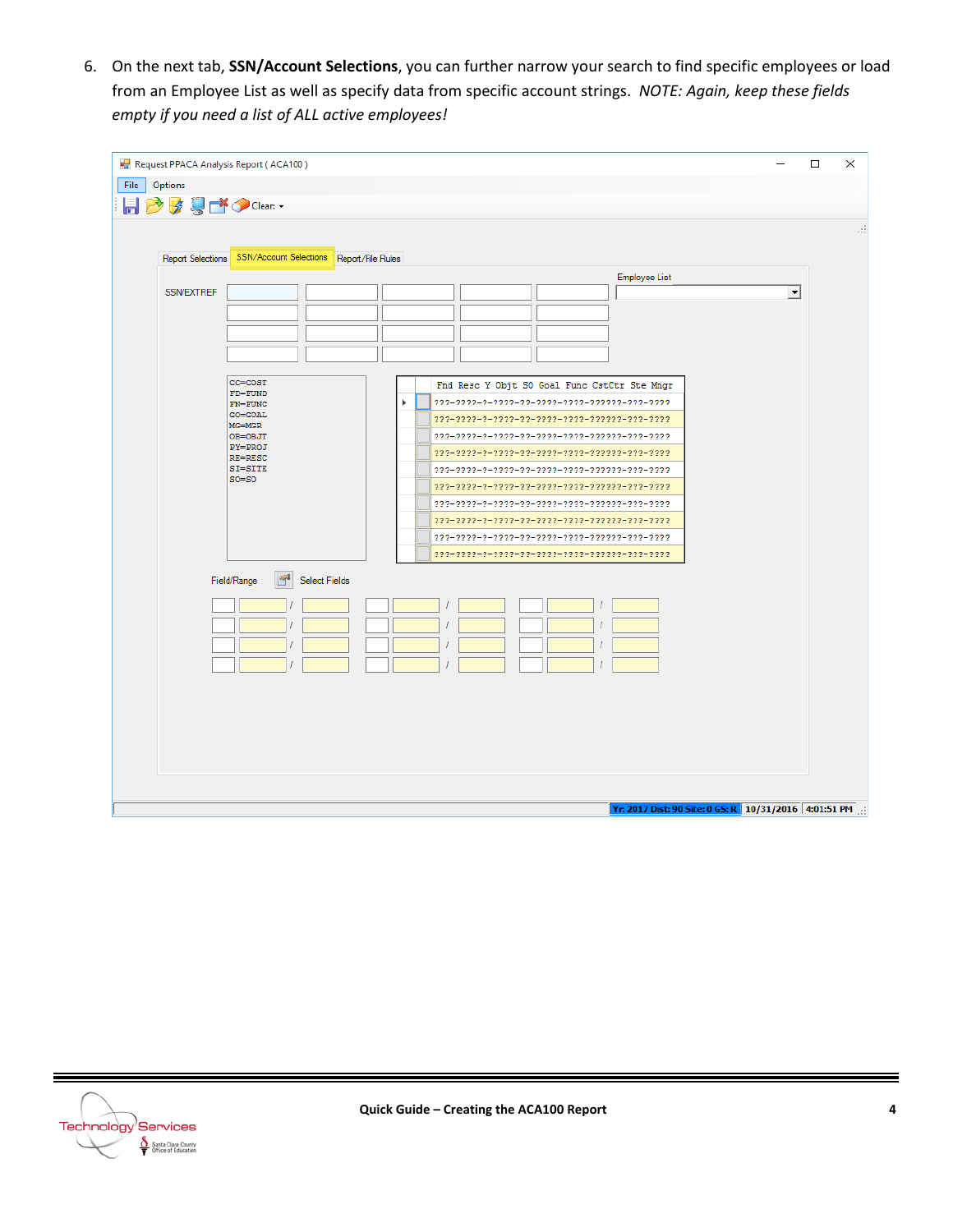- 7. In the final tab, **Report/File Rules**, you may input any Use Class Settings and Lump Rules.
	- a. "Select" the ACA100 report by clicking on the check box to the right of the report name.
	- b. Click in the "Report Title" field next to the report to name the report. For this example, we have named the report "OCTOBER 2016 ACA100" to represent our search criteria from earlier.
	- c. Click under "CSV File" and input a 3-character name for the CSV file. A CSV file will be auto-generated by the name ACAXXX, XXX being the characters specified. For this example, the CSV file is named OCT. It will show up as ACAOCT in our personnel downloader data.

*NOTE: Additionally, you can generate the ACA120 report (ACA Class Detail/Summary) by clicking the check box to the right of the ACA120 field.*

| Request PPACA Analysis Report (ACA100)                                                                                                                                                                                                    | $\Box$ | $\times$ |
|-------------------------------------------------------------------------------------------------------------------------------------------------------------------------------------------------------------------------------------------|--------|----------|
| <b>Options</b><br>File                                                                                                                                                                                                                    |        |          |
| <b>同つはじょう</b> Clear: ・                                                                                                                                                                                                                    |        |          |
|                                                                                                                                                                                                                                           |        | .::      |
|                                                                                                                                                                                                                                           |        |          |
| Report Selections SSN/Account Selections Report/File Rules                                                                                                                                                                                |        |          |
| $\vert \cdot \vert$<br>Use Class Settings:<br>Honor Class Range Selection if Entered                                                                                                                                                      |        |          |
| Use Pay Line Start/End Dates for Payroll.                                                                                                                                                                                                 |        |          |
| Print a blank line after each monthly total on ACA100                                                                                                                                                                                     |        |          |
| Threshold Hours:<br><b>Existing Lump Rules</b>                                                                                                                                                                                            |        |          |
| 01 - Use 173.33 as monthly hours<br><b>Major Class</b><br>Hours/Day Lump Rule<br>02 - Use Pay Schedule hours<br>03 - Use PPO fields when available for a pay line (ENH Payroll Only)<br>You must click here and<br>input a name for a CSV |        |          |
| file to be created!                                                                                                                                                                                                                       |        |          |
|                                                                                                                                                                                                                                           |        |          |
|                                                                                                                                                                                                                                           |        |          |
| <b>CSV File</b><br>Name.                                                                                                                                                                                                                  |        |          |
| <b>CSV</b> Description<br>Select Report Title<br><b>Description</b><br>OCTOBER 2016 ACA100<br><b>ACA100</b><br>☑<br>OCT<br>OCT2016 ACA100<br>Eamings Analysis                                                                             |        |          |
| <b>ACA120</b><br><b>ACA Class Detail/Summary</b><br>$\Box$                                                                                                                                                                                |        |          |
| <b>ACAxxx</b><br>Reserved for future use                                                                                                                                                                                                  |        |          |
| Click here to select the<br>ACA100 Report.<br>Click to the right to-<br>name it.                                                                                                                                                          |        |          |
| <b>Yr: 2017 Dist: 90 Site: 0 GS: R 10/31/2016 4:47:16 PM</b>                                                                                                                                                                              |        |          |

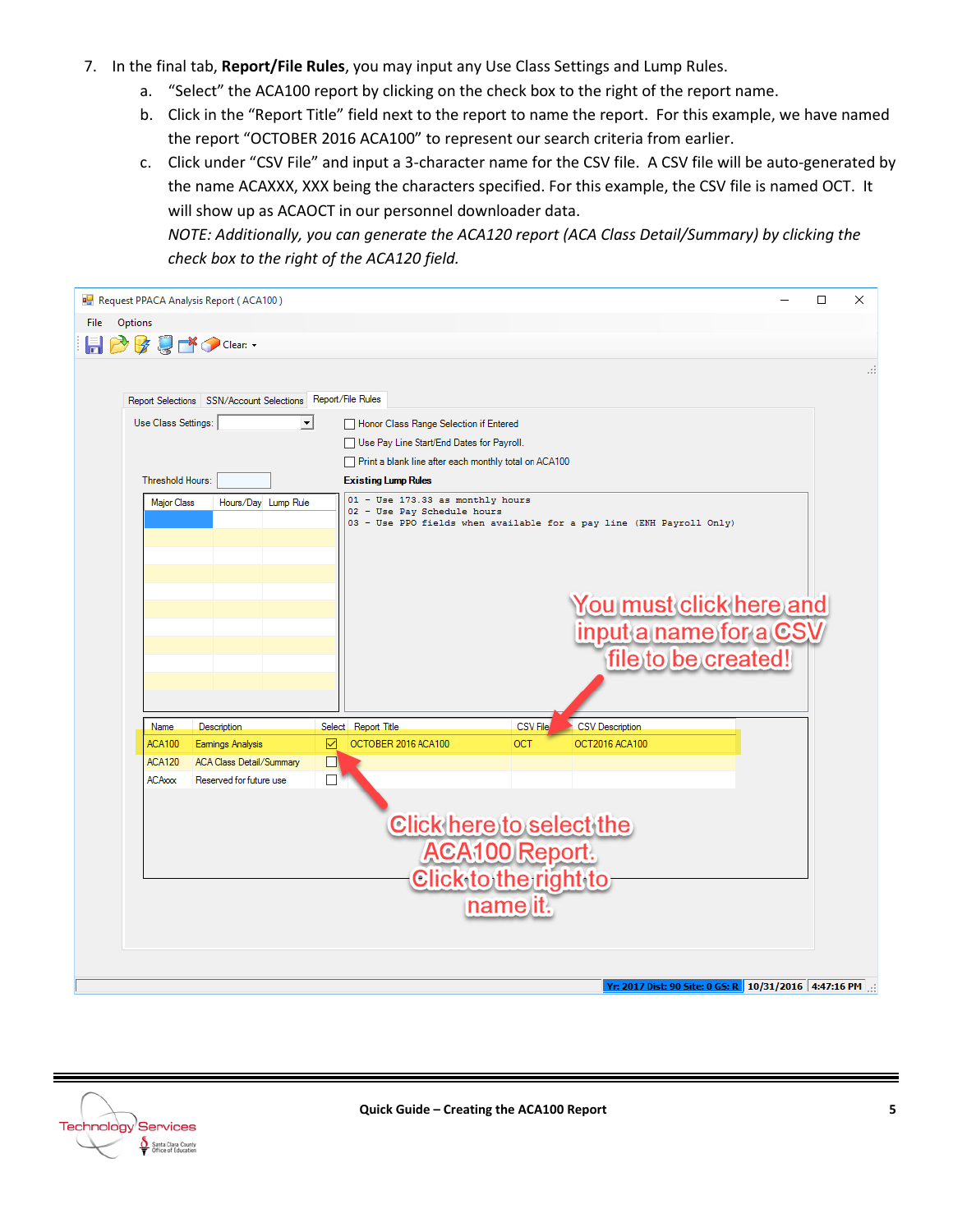8. Click to generate the report. You will receive a Job Number that you can reference to in your Print Manager (LSPOOL):

| \=~`~~ |         |                                |                                                              |                        |                                                       |                 |                                                                      |           |   |    |
|--------|---------|--------------------------------|--------------------------------------------------------------|------------------------|-------------------------------------------------------|-----------------|----------------------------------------------------------------------|-----------|---|----|
|        |         |                                | Request PPACA Analysis Report (ACA100)                       |                        |                                                       |                 |                                                                      |           | □ | ×  |
| File   | Options |                                |                                                              |                        |                                                       |                 |                                                                      |           |   |    |
|        |         | 孝                              | Clean -                                                      |                        |                                                       |                 |                                                                      |           |   |    |
|        |         |                                |                                                              |                        | <b>Run the job</b>                                    |                 |                                                                      |           |   | лi |
|        |         |                                | Report Selections  SSN/Account Selections  Report/File Rules |                        |                                                       |                 |                                                                      |           |   |    |
|        |         | Use Class Settings:            | $\vert \cdot \vert$                                          |                        | Honor Class Range Selection if Entered                |                 |                                                                      |           |   |    |
|        |         |                                |                                                              |                        | Use Pay Line Start/End Dates for Payroll.             |                 |                                                                      |           |   |    |
|        |         |                                |                                                              |                        | Print a blank line after each monthly total on ACA100 |                 |                                                                      |           |   |    |
|        |         | Threshold Hours:               |                                                              |                        | <b>Existing Lump Rules</b>                            |                 |                                                                      |           |   |    |
|        |         | <b>Major Class</b>             | Hours/Day Lump Rule                                          |                        | 01 - Use 173.33 as monthly hours                      |                 |                                                                      |           |   |    |
|        |         |                                |                                                              |                        | 02 - Use Pay Schedule hours                           |                 | 03 - Use PPO fields when available for a pay line (ENH Payroll Only) |           |   |    |
|        |         |                                |                                                              |                        |                                                       |                 |                                                                      |           |   |    |
|        |         |                                |                                                              |                        | <b>QSSNETHRXLaunch</b>                                |                 |                                                                      | $\times$  |   |    |
|        |         |                                |                                                              |                        |                                                       |                 |                                                                      |           |   |    |
|        |         |                                |                                                              |                        | Job Submission Successful 87116                       |                 |                                                                      |           |   |    |
|        |         |                                |                                                              |                        |                                                       |                 |                                                                      |           |   |    |
|        |         |                                |                                                              |                        |                                                       |                 |                                                                      |           |   |    |
|        |         |                                |                                                              |                        |                                                       |                 |                                                                      | <b>OK</b> |   |    |
|        |         |                                |                                                              |                        |                                                       |                 |                                                                      |           |   |    |
|        |         |                                |                                                              |                        |                                                       |                 |                                                                      |           |   |    |
|        |         | Name                           | Description                                                  |                        | Select Report Title                                   | <b>CSV File</b> | <b>CSV Description</b>                                               |           |   |    |
|        |         | <b>ACA100</b><br><b>ACA120</b> | <b>Eamings Analysis</b><br><b>ACA Class Detail/Summary</b>   | $\checkmark$<br>$\Box$ | OCTOBER 2016 ACA100                                   | <b>OCT</b>      | OCT2016 ACA100                                                       |           |   |    |
|        |         | <b>ACAxxx</b>                  | Reserved for future use                                      | □                      |                                                       |                 |                                                                      |           |   |    |
|        |         |                                |                                                              |                        |                                                       |                 |                                                                      |           |   |    |
|        |         |                                |                                                              |                        |                                                       |                 |                                                                      |           |   |    |
|        |         |                                |                                                              |                        |                                                       |                 |                                                                      |           |   |    |
|        |         |                                |                                                              |                        |                                                       |                 |                                                                      |           |   |    |
|        |         |                                |                                                              |                        |                                                       |                 |                                                                      |           |   |    |
|        |         |                                |                                                              |                        |                                                       |                 |                                                                      |           |   |    |
|        |         |                                |                                                              |                        |                                                       |                 |                                                                      |           |   |    |
|        |         |                                |                                                              |                        |                                                       |                 |                                                                      |           |   |    |
|        |         |                                |                                                              |                        |                                                       |                 |                                                                      |           |   |    |
|        |         |                                |                                                              |                        |                                                       |                 | Yr: 2017 Dist: 90 Site: 0 GS: R   10/31/2016   4:49:10 PM   .:       |           |   |    |
|        |         |                                |                                                              |                        |                                                       |                 |                                                                      |           |   |    |



═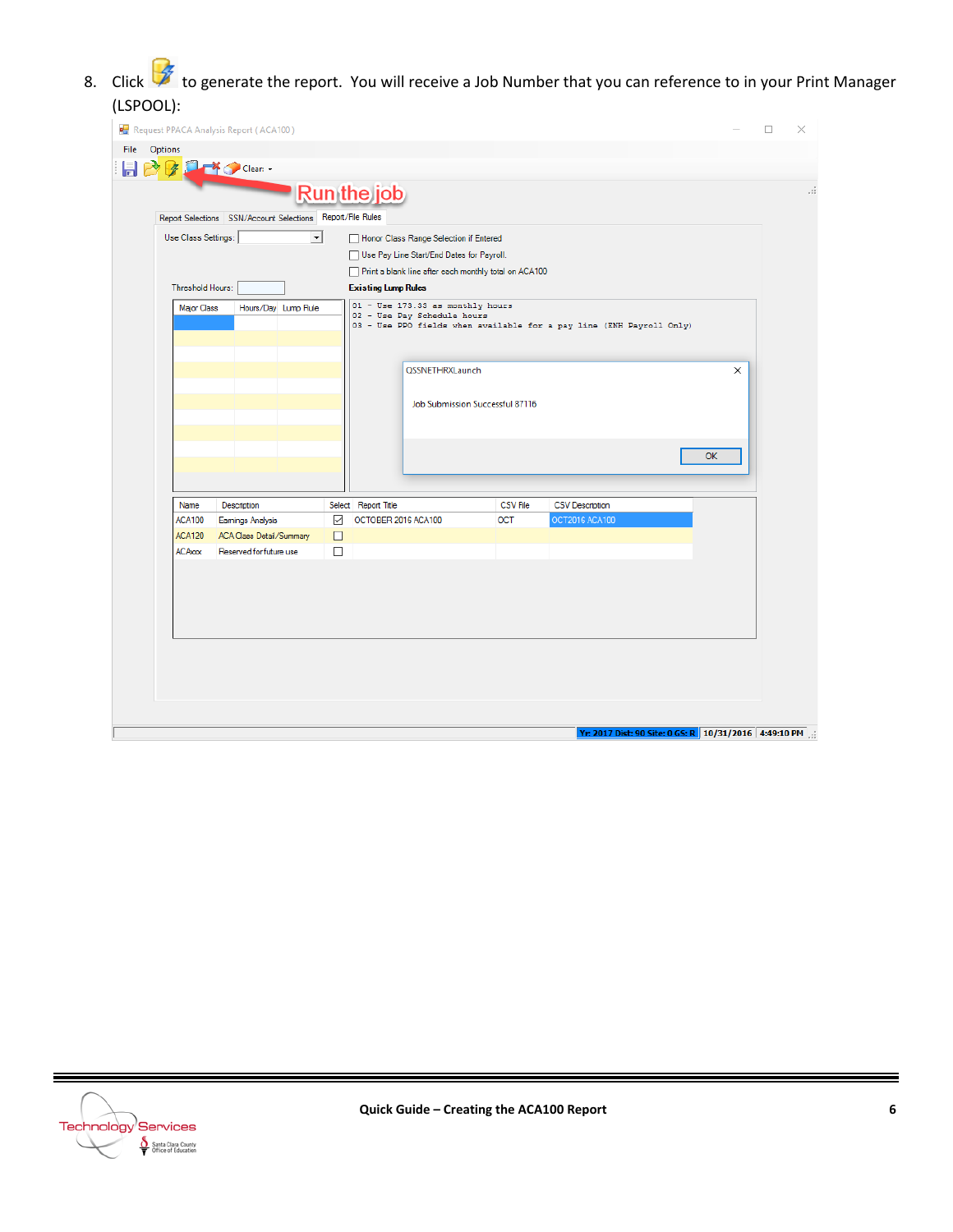### 9. Open Print Manager (LSPOOL)from the main window:



10. Your ACA100 reports will be in your file list. Click on the folder to open the reports:

| Print Manager (LSpool)          |                                                                                              | 90 - SCCOE (L)      |        |                        |                     | QSS/OASIS                  |               |                 | $\Box$       | $\times$ |
|---------------------------------|----------------------------------------------------------------------------------------------|---------------------|--------|------------------------|---------------------|----------------------------|---------------|-----------------|--------------|----------|
| File View Options Help+Video    |                                                                                              |                     |        |                        |                     |                            |               |                 |              |          |
| $\mathbf{Q}$<br>醉<br>≤⊜<br>咽    | 19 日 日 南 太 南 南 太 南                                                                           | 零售                  |        |                        |                     |                            |               |                 |              |          |
|                                 | $\rightarrow$<br>$\left[0\right]$                                                            |                     |        |                        |                     |                            |               |                 |              |          |
|                                 |                                                                                              |                     |        |                        |                     |                            |               |                 |              |          |
|                                 | O Print Files   Spool Files/SSTDLIST   Local Print Files   Session History   Server Commands |                     |        |                        |                     |                            |               |                 |              |          |
| <b>E-C RALDOVER</b>             | LN S ct R P File#<br>Ret.                                                                    | Date/Time           | Job#   | <b>Beg/End (Lines)</b> | <b>Report Title</b> | <b>Program Title</b>       | Program User  |                 | <b>PFile</b> |          |
| All Files                       | N 617226<br>- 2x<br>001<br>Y.<br>IN.                                                         | 10/31/2016 04:14 PM | 387000 | 1/200 (11134)          | OCTOBER 2016 ACA100 | <b>ACA Earnings Detail</b> | <b>ACA100</b> | <b>RALDOVER</b> | Exists       |          |
| <b>E</b> Dates<br><b>D</b> Job# | $002$ N<br>Ÿ.<br>N 617227                                                                    | 10/31/2016 04:14 PM | 387000 | 201/295 (5241)         | OCTOBER 2016 ACA100 | <b>ACA Earnings Detail</b> | <b>ACA100</b> | <b>RALDOVER</b> | Exists       |          |
| $\Box$ J53091                   | Open file                                                                                    |                     |        |                        |                     |                            |               |                 |              |          |
| $\Box$ J84502                   |                                                                                              |                     |        |                        |                     |                            |               |                 |              |          |
| $\Box$ J86565<br>$\Box$ J86594  |                                                                                              |                     |        |                        |                     |                            |               |                 |              |          |
| $\bigcirc$ J87000               |                                                                                              |                     |        |                        |                     |                            |               |                 |              |          |
| $-$ 387004                      |                                                                                              |                     |        |                        |                     |                            |               |                 |              |          |
| E-Program Title                 |                                                                                              |                     |        |                        |                     |                            |               |                 |              |          |
| <b>E-C</b> Report Title         |                                                                                              |                     |        |                        |                     |                            |               |                 |              |          |
|                                 |                                                                                              |                     |        |                        |                     |                            |               |                 |              |          |
|                                 |                                                                                              |                     |        |                        |                     |                            |               |                 |              |          |
|                                 |                                                                                              |                     |        |                        |                     |                            |               |                 |              |          |
|                                 |                                                                                              |                     |        |                        |                     |                            |               |                 |              |          |
|                                 |                                                                                              |                     |        |                        |                     |                            |               |                 |              |          |
|                                 |                                                                                              |                     |        |                        |                     |                            |               |                 |              |          |
|                                 |                                                                                              |                     |        |                        |                     |                            |               |                 |              |          |
|                                 |                                                                                              |                     |        |                        |                     |                            |               |                 |              |          |
|                                 |                                                                                              |                     |        |                        |                     |                            |               |                 |              |          |
|                                 |                                                                                              |                     |        |                        |                     |                            |               |                 |              |          |
|                                 |                                                                                              |                     |        |                        |                     |                            |               |                 |              |          |
|                                 |                                                                                              |                     |        |                        |                     |                            |               |                 |              |          |
|                                 |                                                                                              |                     |        |                        |                     |                            |               |                 |              |          |
|                                 |                                                                                              |                     |        |                        |                     |                            |               |                 |              |          |
|                                 |                                                                                              |                     |        |                        |                     |                            |               |                 |              |          |
|                                 |                                                                                              |                     |        |                        |                     |                            |               |                 |              |          |
|                                 |                                                                                              |                     |        |                        |                     |                            |               |                 |              |          |
|                                 |                                                                                              |                     |        |                        |                     |                            |               |                 |              |          |

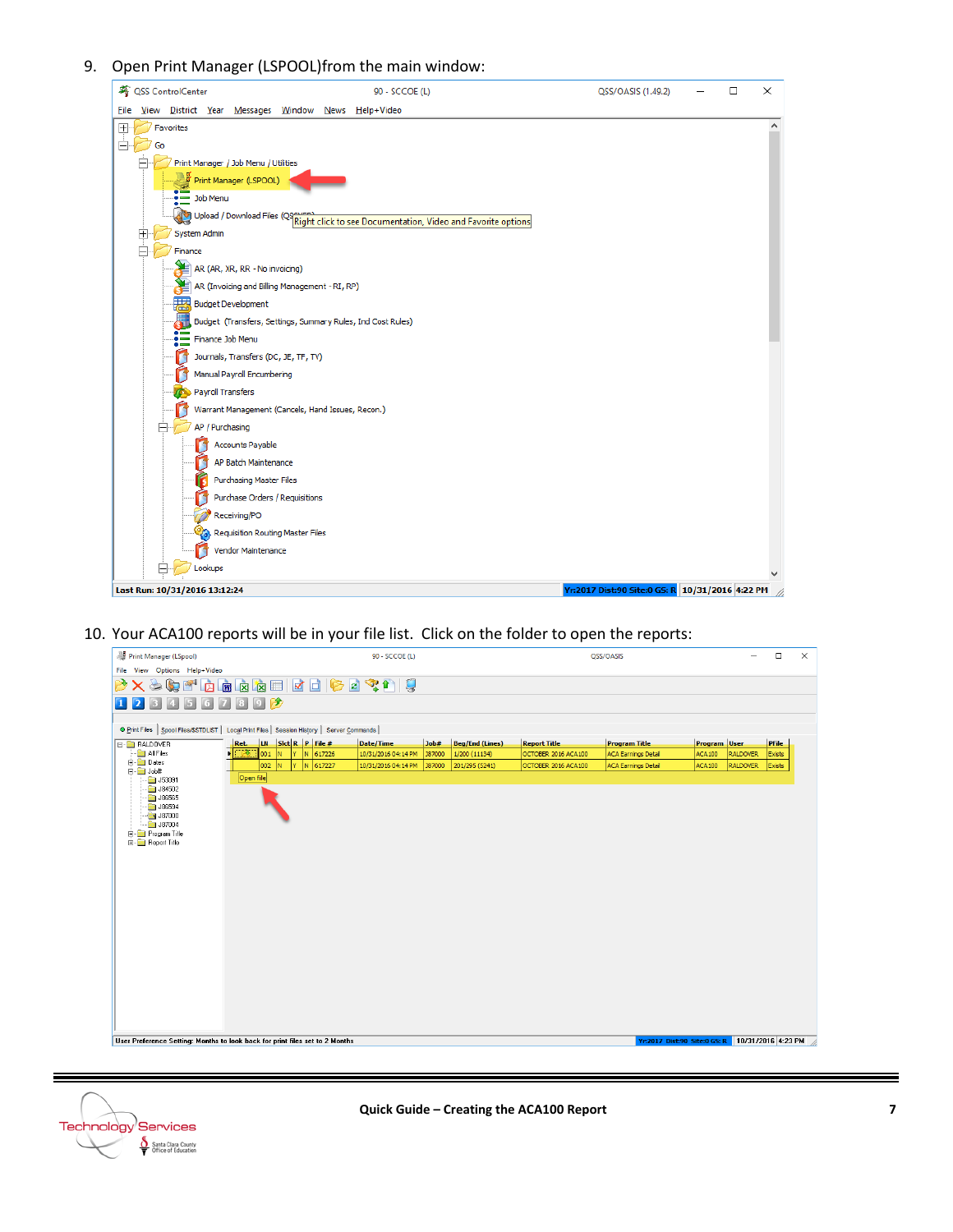#### 11. To access the CSV file, go back to the main window and click on Personnel Downloader:



#### 12. In Personnel Downloader, click on the second tab, "Data".

| <b>Bo</b> Personnel Downloader        |               |                                                                                                                                        | 90 - SCCOE (L)       |                       |                       |                                          |   | QSS/OASIS | □ | $\times$       |
|---------------------------------------|---------------|----------------------------------------------------------------------------------------------------------------------------------------|----------------------|-----------------------|-----------------------|------------------------------------------|---|-----------|---|----------------|
| File Options Help+Video               |               |                                                                                                                                        |                      |                       |                       |                                          |   |           |   |                |
| $\mathbb{Z}$                          |               | $+ \times 2$ $ $ $\mathbf{E}$ , $\mathbf{E}$ , $\mathbf{E}$ , $\mathbf{E}$ , $\mathbf{E}$ , $\mathbf{E}$ , $\mathbf{E}$ , $\mathbf{E}$ |                      |                       |                       |                                          |   |           |   |                |
| Data file information retrieved.      |               |                                                                                                                                        |                      |                       |                       |                                          |   |           |   | <b>Inspect</b> |
| Download Definition O Data Categories |               |                                                                                                                                        |                      |                       |                       |                                          |   |           |   |                |
| Data SubSet-                          |               |                                                                                                                                        |                      |                       |                       |                                          |   |           |   |                |
|                                       |               |                                                                                                                                        |                      |                       | Lines to retrieve All | 20                                       | ۸ |           |   |                |
| Access:  Include all files            |               | $\vert \cdot \vert$<br>Category:<br>$\bullet$ 0 wner:                                                                                  | $\blacktriangledown$ |                       |                       | $\begin{bmatrix} 40 \\ 00 \end{bmatrix}$ |   |           |   |                |
| <b>File Name</b>                      | <b>Name</b>   | <b>Description</b>                                                                                                                     | Records Owner        |                       | <b>Category</b>       | <b>Access</b>                            |   |           | ۸ |                |
| 002                                   | <b>UNION</b>  | <b>SEIU RATES</b>                                                                                                                      |                      | 370 SMEYERS           | <b>EMP TYPE</b>       | <b>District</b>                          |   |           |   |                |
| 01CASC                                | CEN14B        | State Controller's Office Data                                                                                                         |                      | 13,682 CBOVERIO EMP@  |                       | <b>District</b>                          |   |           |   |                |
| 0404BB                                | <b>EEPYLO</b> | <b>EMPLOYEES BY PAY LOCATION</b>                                                                                                       |                      | 1,760 PMIKLICA        | <b>EMP@</b>           | <b>District</b>                          |   |           |   |                |
| 0404CC                                | <b>EEPYLO</b> | <b>EMPLOYEES BY PAY LOCATION</b>                                                                                                       |                      | 1,760 PMIKLICA        | <b>EMP@</b>           | <b>District</b>                          |   |           |   |                |
| 050616                                | 050616        | HS POSITION LIST 5-6-16                                                                                                                |                      | 421 SYUENALD HEADSTRT |                       | <b>District</b>                          |   |           |   |                |
| 05TEST                                | <b>INSDAT</b> | <b>INS DATE</b>                                                                                                                        |                      | 21 YGOMEZ             | <b>TB REPRT</b>       | <b>District</b>                          |   |           |   |                |
| 070616                                | 070616        | WALDEN WEST LIST 7-6-16                                                                                                                |                      | 419 SYUENALD EMP      |                       | <b>District</b>                          |   |           |   |                |
| 071516                                | <b>LTMGO</b>  | <b>Leadership Team Members</b>                                                                                                         |                      | 1,747 DHOOVER EMP@    |                       | <b>District</b>                          |   |           |   |                |
| 081215                                | 081215        | HS POSITION LIST 8-12-15                                                                                                               |                      | 397 SYUENALD HEADSTRT |                       | <b>District</b>                          |   |           |   |                |
| 092616                                | <b>LTMLIS</b> | Leadership Team List                                                                                                                   |                      | 0 DHOOVER EMP         |                       | <b>District</b>                          |   |           |   |                |
| 1026TB                                | DD1026        | Delma Oct26                                                                                                                            |                      | 1,790 DDAVIS          | <b>EMP@</b>           | <b>District</b>                          |   |           |   |                |
| 1111                                  | <b>LTMLIS</b> | Leadership Team List                                                                                                                   |                      | 0 DHOOVER EMP         |                       | <b>District</b>                          |   |           |   |                |
| 1230PM                                | <b>BYGRP</b>  | EMPLOYEE LIST BY GROUP                                                                                                                 |                      | 2,589 PMIKLICA        | EMP                   | <b>District</b>                          |   |           |   |                |
| 1234                                  | 5408          | wells fargo                                                                                                                            |                      | 34 LHOBGOOL EMP       |                       | <b>District</b>                          |   |           |   |                |
| 123TBC                                | <b>TBLETT</b> | <b>TB EXPIRATION</b>                                                                                                                   |                      | 4 NDAVIDSO TB REPRT   |                       | <b>District</b>                          |   |           |   |                |
| 1901                                  | 1901          | ddc                                                                                                                                    |                      | 2 LHOBGOOD ALL EMPL   |                       | <b>District</b>                          |   |           |   |                |
| 1991                                  | 1991          | Hired before 1992                                                                                                                      |                      | 110 SMEYERS           | <b>EMP TYPE</b>       | <b>District</b>                          |   |           |   |                |
| 2015NO                                | <b>TBLET</b>  | <b>TB Letters</b>                                                                                                                      |                      | 2 MFINE               | <b>TB REPRT</b>       | <b>District</b>                          |   |           |   |                |
| 2512                                  | <b>MASSU</b>  | Mass Update checking                                                                                                                   |                      | 1,571 SMEYERS         | <b>EMP TYPE</b>       | District                                 |   |           |   |                |
| 2902                                  |               | Mass Update checking                                                                                                                   |                      | 443 SMEYERS           | <b>EMP TYPE</b>       | <b>District</b>                          |   |           |   |                |

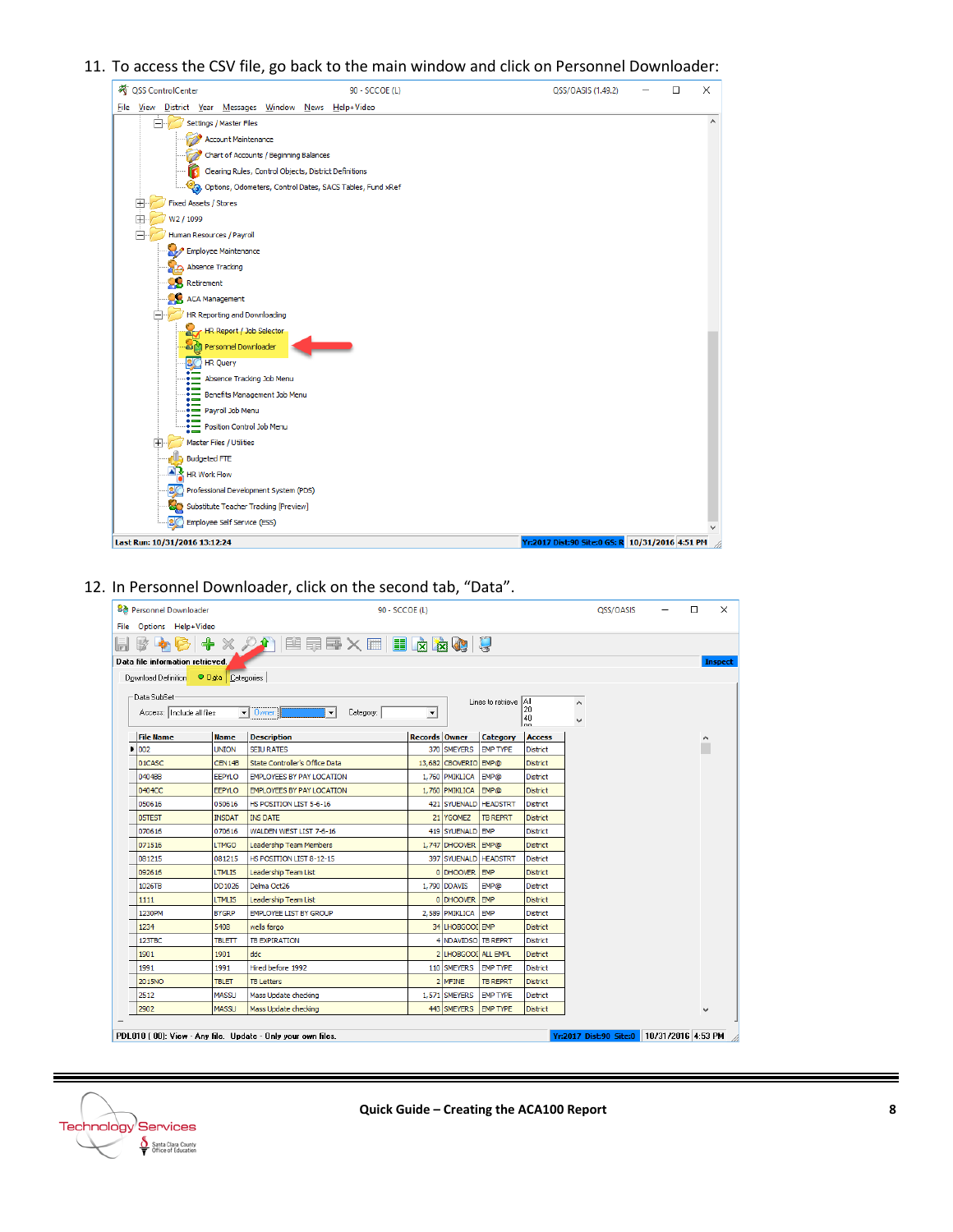13. Change "Owner" to your QCC username. Then click on ... Your ACA CSV will show up with the specified naming convention from above. From our example, the file name was ACAOCT:

| 8d Personnel Downloader          |                                         |                                                             | 90 - SCCOE (L) |                          |                    |                                                                                                        |               |              | QSS/OASIS                                   | $\Box$ | $\times$ |
|----------------------------------|-----------------------------------------|-------------------------------------------------------------|----------------|--------------------------|--------------------|--------------------------------------------------------------------------------------------------------|---------------|--------------|---------------------------------------------|--------|----------|
| File Options Help+Video          |                                         |                                                             |                |                          |                    |                                                                                                        |               |              |                                             |        |          |
| 盏                                | 로는                                      | _Refresh file list<br>※ の竹  普爾耳× 一   日 卤 卤 0                |                |                          |                    | C                                                                                                      |               |              |                                             |        |          |
| Data file information retrieved. |                                         |                                                             |                |                          |                    |                                                                                                        |               |              |                                             |        | Inspect  |
|                                  | Download Definition © Data   Categories |                                                             |                |                          |                    |                                                                                                        |               |              |                                             |        |          |
| Data SubSet                      |                                         |                                                             |                |                          |                    |                                                                                                        |               | Α            |                                             |        |          |
| Access:   Include all files      |                                         | Dwner: RALDOVER V                                           | Category:      | $\overline{\phantom{a}}$ |                    | Lines to retrieve $\begin{array}{ c } \hline \Delta \parallel \ \hline 20 \\ 40 \\ \hline \end{array}$ |               | $\checkmark$ |                                             |        |          |
| <b>File Name</b>                 | <b>Name</b>                             | <b>Description</b>                                          |                | Records Owner            |                    | <b>Category</b>                                                                                        | <b>Access</b> |              |                                             |        |          |
| <b>E</b> ACAOCT                  | <b>ACA100</b>                           | OCT2016 ACA100                                              |                |                          | 4,474 RALDOVER PAY |                                                                                                        | Owner         |              |                                             |        |          |
|                                  |                                         |                                                             |                |                          |                    |                                                                                                        |               |              |                                             |        |          |
|                                  |                                         |                                                             |                |                          |                    |                                                                                                        |               |              |                                             |        |          |
|                                  |                                         |                                                             |                |                          |                    |                                                                                                        |               |              |                                             |        |          |
|                                  |                                         |                                                             |                |                          |                    |                                                                                                        |               |              |                                             |        |          |
|                                  |                                         |                                                             |                |                          |                    |                                                                                                        |               |              |                                             |        |          |
|                                  |                                         |                                                             |                |                          |                    |                                                                                                        |               |              |                                             |        |          |
|                                  |                                         |                                                             |                |                          |                    |                                                                                                        |               |              |                                             |        |          |
|                                  |                                         |                                                             |                |                          |                    |                                                                                                        |               |              |                                             |        |          |
|                                  |                                         |                                                             |                |                          |                    |                                                                                                        |               |              |                                             |        |          |
|                                  |                                         |                                                             |                |                          |                    |                                                                                                        |               |              |                                             |        |          |
|                                  |                                         |                                                             |                |                          |                    |                                                                                                        |               |              |                                             |        |          |
|                                  |                                         |                                                             |                |                          |                    |                                                                                                        |               |              |                                             |        |          |
|                                  |                                         |                                                             |                |                          |                    |                                                                                                        |               |              |                                             |        |          |
|                                  |                                         |                                                             |                |                          |                    |                                                                                                        |               |              |                                             |        |          |
|                                  |                                         |                                                             |                |                          |                    |                                                                                                        |               |              |                                             |        |          |
|                                  |                                         |                                                             |                |                          |                    |                                                                                                        |               |              |                                             |        |          |
|                                  |                                         |                                                             |                |                          |                    |                                                                                                        |               |              |                                             |        |          |
|                                  |                                         |                                                             |                |                          |                    |                                                                                                        |               |              |                                             |        |          |
|                                  |                                         |                                                             |                |                          |                    |                                                                                                        |               |              |                                             |        |          |
|                                  |                                         |                                                             |                |                          |                    |                                                                                                        |               |              |                                             |        |          |
|                                  |                                         |                                                             |                |                          |                    |                                                                                                        |               |              |                                             |        |          |
|                                  |                                         |                                                             |                |                          |                    |                                                                                                        |               |              |                                             |        |          |
|                                  |                                         |                                                             |                |                          |                    |                                                                                                        |               |              |                                             |        |          |
|                                  |                                         |                                                             |                |                          |                    |                                                                                                        |               |              |                                             |        |          |
|                                  |                                         |                                                             |                |                          |                    |                                                                                                        |               |              |                                             |        |          |
|                                  |                                         |                                                             |                |                          |                    |                                                                                                        |               |              |                                             |        |          |
|                                  |                                         | PDL010 (00): View - Any file. Update - Only your own files. |                |                          |                    |                                                                                                        |               |              | Yr:2017 Dist:90 Site:0   10/31/2016 4:55 PM |        |          |

14. Double-click your ACA file to make sure it is selected, then click on to export the file to Excel using a wizard:

|      |                             | <b>Bo</b> Personnel Downloader          |                     |                                                             | 90 - SCCOE (L) |                      |                       |                                                            |   | QSS/OASIS                                   | $\Box$ | $\times$       |
|------|-----------------------------|-----------------------------------------|---------------------|-------------------------------------------------------------|----------------|----------------------|-----------------------|------------------------------------------------------------|---|---------------------------------------------|--------|----------------|
| File |                             | Options Help+Video                      |                     |                                                             |                |                      |                       |                                                            |   |                                             |        |                |
|      |                             |                                         | $\times$ $\circ$    |                                                             |                |                      |                       |                                                            |   |                                             |        |                |
|      |                             | ♣                                       |                     | ↑ 国品国×田                                                     |                | 国区区<br>KU            | U                     |                                                            |   |                                             |        |                |
|      | <b>Opening Excel Wizard</b> |                                         |                     |                                                             |                |                      |                       |                                                            |   |                                             |        | <b>Inspect</b> |
|      |                             | Download Definition O Data   Categories |                     |                                                             |                |                      |                       | <b>Export using Excel wizard</b>                           |   |                                             |        |                |
|      | Data SubSet                 |                                         |                     |                                                             |                |                      | Lines to retrieve All |                                                            | ٨ |                                             |        |                |
|      |                             | Access:   Include all files             | $\vert \cdot \vert$ | Owner: RALDOVER -                                           | Category:      | $\blacktriangledown$ |                       | $\begin{bmatrix} 20 \\ 40 \\ 0 \\ 0 \\ 0 \\ \end{bmatrix}$ | v |                                             |        |                |
|      | <b>File Name</b>            |                                         | <b>Name</b>         | <b>Description</b>                                          |                | <b>Records Owner</b> | <b>Category</b>       | Access                                                     |   |                                             |        |                |
| ×    | <b>ACAOCT</b>               |                                         | <b>ACA100</b>       | OCT2016 ACA100                                              |                | 4,474 RALDOVER PAY   |                       | Owner                                                      |   |                                             |        |                |
|      |                             |                                         |                     |                                                             |                |                      |                       |                                                            |   |                                             |        |                |
|      |                             |                                         |                     |                                                             |                |                      |                       |                                                            |   |                                             |        |                |
|      |                             |                                         |                     |                                                             |                |                      |                       |                                                            |   |                                             |        |                |
|      |                             |                                         |                     |                                                             |                |                      |                       |                                                            |   |                                             |        |                |
|      |                             |                                         |                     |                                                             |                |                      |                       |                                                            |   |                                             |        |                |
|      |                             |                                         |                     |                                                             |                |                      |                       |                                                            |   |                                             |        |                |
|      |                             |                                         |                     |                                                             |                |                      |                       |                                                            |   |                                             |        |                |
|      |                             |                                         |                     |                                                             |                |                      |                       |                                                            |   |                                             |        |                |
|      |                             |                                         |                     |                                                             |                |                      |                       |                                                            |   |                                             |        |                |
|      |                             |                                         |                     |                                                             |                |                      |                       |                                                            |   |                                             |        |                |
|      |                             |                                         |                     |                                                             |                |                      |                       |                                                            |   |                                             |        |                |
|      |                             |                                         |                     |                                                             |                |                      |                       |                                                            |   |                                             |        |                |
|      |                             |                                         |                     |                                                             |                |                      |                       |                                                            |   |                                             |        |                |
|      |                             |                                         |                     |                                                             |                |                      |                       |                                                            |   |                                             |        |                |
|      |                             |                                         |                     |                                                             |                |                      |                       |                                                            |   |                                             |        |                |
|      |                             |                                         |                     |                                                             |                |                      |                       |                                                            |   |                                             |        |                |
|      |                             |                                         |                     |                                                             |                |                      |                       |                                                            |   |                                             |        |                |
|      |                             |                                         |                     |                                                             |                |                      |                       |                                                            |   |                                             |        |                |
|      |                             |                                         |                     | PDL010 (00): View - Any file. Update - Only your own files. |                |                      |                       |                                                            |   | Yr:2017 Dist:90 Site:0   10/31/2016 4:57 PM |        |                |
|      |                             |                                         |                     |                                                             |                |                      |                       |                                                            |   |                                             |        |                |



≡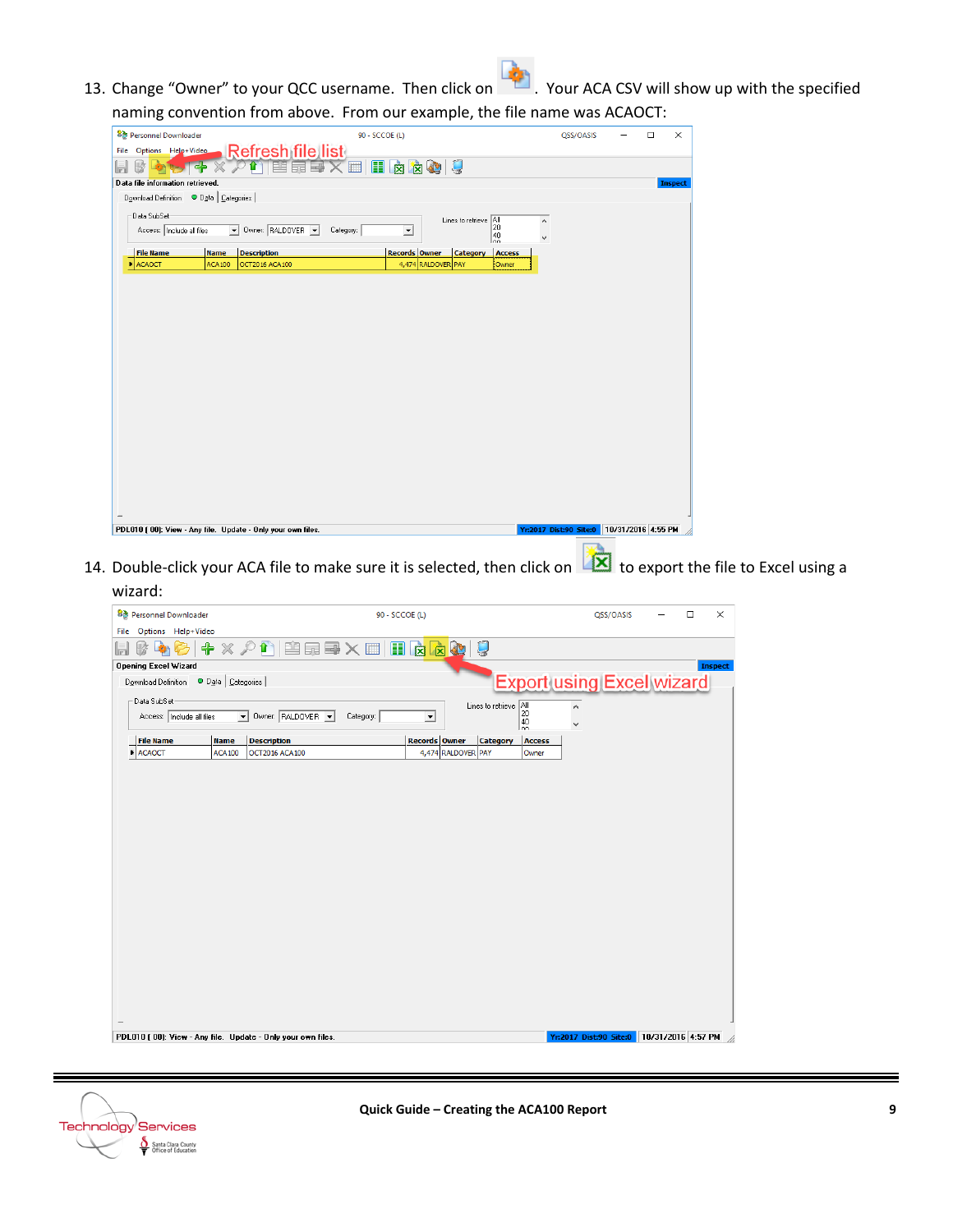15. A dialogue will show up to open an Excel document. Do NOT rename the document at this time, it will create a temporary file that you can save later. Click on "Open":

| <b>XI</b> I Open                              |                                                                               |                                             |                    |                    |          |                        |                              | $\times$     |
|-----------------------------------------------|-------------------------------------------------------------------------------|---------------------------------------------|--------------------|--------------------|----------|------------------------|------------------------------|--------------|
| $\rightarrow$<br>个<br>$\leftarrow$            | « Roaming > qss > UserFiles > SVR.qccp.sccoe.org.PORT.29610 > RALDOVER > Temp |                                             |                    |                    | $\sim$ 0 | Search Temp            |                              | ٩            |
| New folder<br>Organize $\blacktriangledown$   |                                                                               |                                             |                    |                    |          |                        | <b>BEE</b><br>$\blacksquare$ | ℯ            |
| NEWEST FOR * ^                                | $\wedge$<br>Name                                                              |                                             | Date modified      | Type               | Size     |                        |                              |              |
| <b>ACA Reporting</b><br><b>ACA100 Quick G</b> | 國 ExcelData0.6042902                                                          |                                             | 10/31/2016 4:57 PM | Microsoft Excel 97 | 1.689 KB |                        |                              |              |
| <b>SCEOM103116</b>                            |                                                                               |                                             |                    |                    |          |                        |                              |              |
| <b>TSB Analyst</b>                            |                                                                               |                                             |                    |                    |          |                        |                              |              |
| <b>X</b> Microsoft Excel                      |                                                                               |                                             |                    |                    |          |                        |                              |              |
| <b>Component</b> OneDrive                     |                                                                               |                                             |                    |                    |          |                        |                              |              |
| This PC                                       |                                                                               |                                             |                    |                    |          |                        |                              |              |
| Desktop                                       |                                                                               |                                             |                    |                    |          |                        |                              |              |
| Downloads                                     |                                                                               |                                             |                    |                    |          |                        |                              |              |
| Music<br>ь                                    |                                                                               |                                             |                    |                    |          |                        |                              |              |
| My Documents<br>兽                             |                                                                               |                                             |                    |                    |          |                        |                              |              |
| $\blacksquare$ Pictures                       |                                                                               | Leave as is! The file can be renamed later. |                    |                    |          |                        |                              |              |
| <b>Videos</b><br>В                            |                                                                               |                                             |                    |                    |          |                        |                              |              |
| <sup>12</sup> Windows (C:)                    |                                                                               |                                             |                    |                    |          |                        |                              |              |
| RAIdover (\\mai                               |                                                                               |                                             |                    |                    |          |                        |                              |              |
|                                               | File name: elData0.6042902                                                    |                                             |                    |                    |          | <b>All Excel Files</b> |                              | $\checkmark$ |
|                                               |                                                                               |                                             |                    |                    | Tools +  | Open<br>lv             | Cancel                       | $\therefore$ |

16. Make sure "Delimited" is selected and select "My data has headers." Then press "Next":

| Text Import Wizard - Step 1 of 3                                                                                                                                                                                                                                                                                                                                                                                                          | 7             |              |
|-------------------------------------------------------------------------------------------------------------------------------------------------------------------------------------------------------------------------------------------------------------------------------------------------------------------------------------------------------------------------------------------------------------------------------------------|---------------|--------------|
| The Text Wizard has determined that your data is Delimited.<br>If this is correct, choose Next, or choose the data type that best describes your data.                                                                                                                                                                                                                                                                                    |               |              |
| Original data type<br>Choose the file type that best describes your data:<br>(a) Delimited - Characters such as commas or tabs separate each field.<br>(c) Fixed width - Fields are aligned in columns with spaces between each field.                                                                                                                                                                                                    |               |              |
|                                                                                                                                                                                                                                                                                                                                                                                                                                           |               |              |
| ÷<br>File origin:<br>Start import at row:<br>437 : OEM United States<br>11.                                                                                                                                                                                                                                                                                                                                                               |               | $\checkmark$ |
| My data has headers<br>Preview of file C:\Users\raldover\AppData\Roaming\gss\UserFiles\SVR\ExcelData0.6042902.xls.                                                                                                                                                                                                                                                                                                                        |               |              |
| 1 FREFERENCE", "NAME", "DATE START", "DATE END", "HIRE DT", "BU NO", "EMP TY", "PA<br><u>2  </u> "904700","ABADI ADINA","00/00/0000","00/00/0000","12/19/2013","77","SU"," <br>3 004960", "ABAYE LEAH", "00/00/0000", "00/00/0000", "10/10/2014", "77", "SU", "1<br>4 700106", "ABBAS WENDA D", "00/00/0000", "00/00/0000", "08/11/2014", "08", "RA"<br>5 "900106", "ABBAS WENDA D", "00/00/0000", "00/00/0000", "08/11/2014", "08", "RA" |               |              |
|                                                                                                                                                                                                                                                                                                                                                                                                                                           |               |              |
| Cancel<br>$\leq$ Back<br>Next >                                                                                                                                                                                                                                                                                                                                                                                                           | <b>Finish</b> |              |

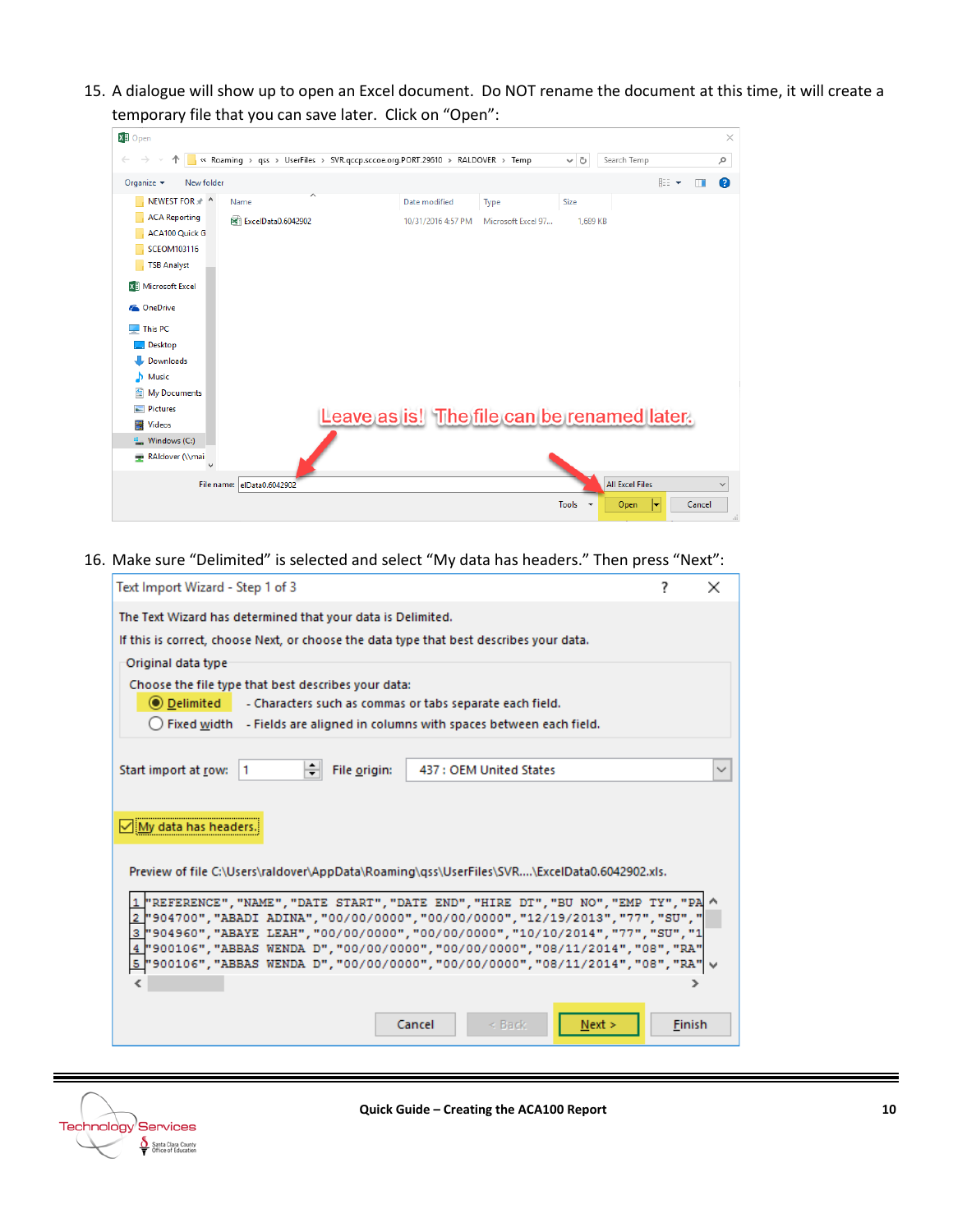## 17. Deselect "Tab" delimiter and select "Comma" delimiter. Then press "Next":

| Text Import Wizard - Step 2 of 3                                                                                                                                                                                                                                                                                                                                                                                                               |                                  |  |  |  |  |  |  |  |  |  |
|------------------------------------------------------------------------------------------------------------------------------------------------------------------------------------------------------------------------------------------------------------------------------------------------------------------------------------------------------------------------------------------------------------------------------------------------|----------------------------------|--|--|--|--|--|--|--|--|--|
| This screen lets you set the delimiters your data contains. You can see how your text is affected in the<br>preview below.                                                                                                                                                                                                                                                                                                                     |                                  |  |  |  |  |  |  |  |  |  |
| <b>Delimiters</b><br>$\frac{1}{2}$ Tab<br>Treat consecutive delimiters as one<br>Semicolon,<br>Comma<br>٠<br>Text qualifier:<br>$\checkmark$<br>Space<br>Other:<br>Data preview                                                                                                                                                                                                                                                                |                                  |  |  |  |  |  |  |  |  |  |
| EMP TY<br><b>REFERENCE</b><br>DATE START DATE END<br><b>HIRE DT</b><br>BU NO<br><b>NAME</b><br>00/00/0000 00/00/0000<br>12/19/2013<br>904700<br>ABADI ADINA<br>77<br>SU<br>SU<br><b>ABAYE LEAH</b><br>00/00/0000 00/00/0000<br>10/10/2014<br>904960<br>77<br>00/00/0000<br>00/00/0000<br>08/11/2014<br>RA<br>900106<br><b>ABBAS WENDA D</b><br>08<br>00/00/0000<br>08/11/2014<br>RA<br>900106<br><b>ABBAS WENDA D</b><br>00/00/0000<br>08<br>€ | PAY<br>12<br>12<br>01<br>01<br>⋗ |  |  |  |  |  |  |  |  |  |
| Cancel<br>< Back<br>Next >                                                                                                                                                                                                                                                                                                                                                                                                                     | Finish                           |  |  |  |  |  |  |  |  |  |



 $\equiv$